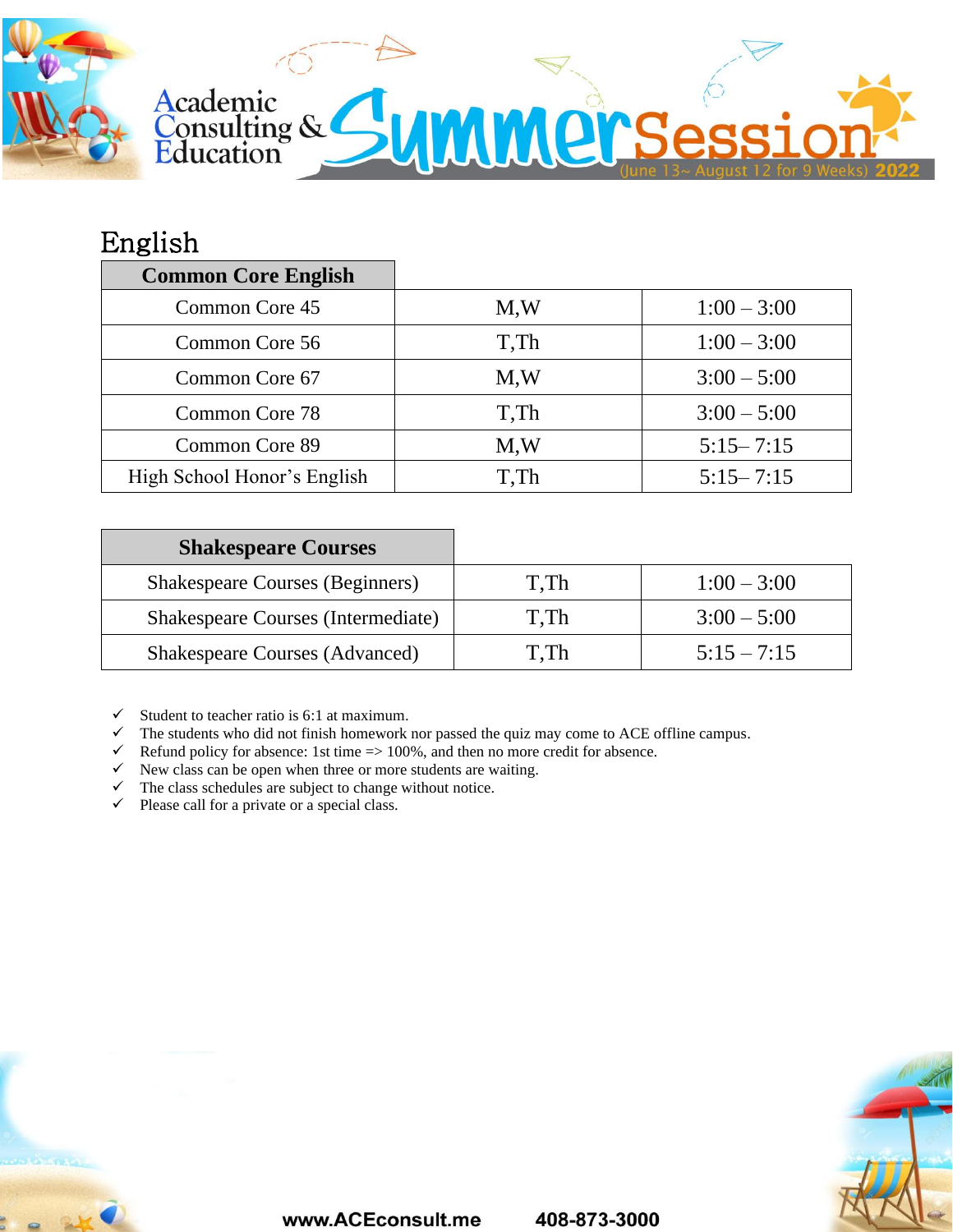

## Math

| <b>Common Core Math</b> |                        |               |  |
|-------------------------|------------------------|---------------|--|
| Common Core 45          | M, W                   | $6:00 - 8:00$ |  |
| Common Core 56          | T, Th<br>$6:00 - 8:00$ |               |  |
| Common Core 67          | M, W                   | $6:00 - 8:00$ |  |
| Common Core 78          | T, Th                  | $6:00 - 8:00$ |  |
| Algebra 1               | T, Fri                 | $4:00 - 6:00$ |  |
| Geometry                | M, W                   | $6:00 - 8:00$ |  |
| Algebra 2/Trig          | M, Th                  | $6:00 - 8:00$ |  |
| Pre-calculus            | Th, Sat                | $6:00 - 8:00$ |  |
| AP Calculus AB/BC       | Sun                    | $4:00 - 6:00$ |  |
| <b>Higher Math</b>      |                        |               |  |
| Higher C                |                        |               |  |
| Higher B                | Call                   | Call          |  |
| Higher A                |                        |               |  |

 $\checkmark$  Student to teacher ratio is 6:1 at maximum.

For Algebra 2/Trig. Pre-calculus, and Calculus classes, the ratio is 3:1.

 $\checkmark$  The students who did not finish homework nor passed the quiz may come to ACE offline campus.

 $\checkmark$  Refund policy for absence: 1st time => 100%, 2nd time => 50%, and then no more credit for absence.

 $\checkmark$  New class can be open when three or more students are waiting.

 $\checkmark$  The class schedules are subject to change without notice.

 $\checkmark$  Please call for a private or a special class.



www.ACEconsult.me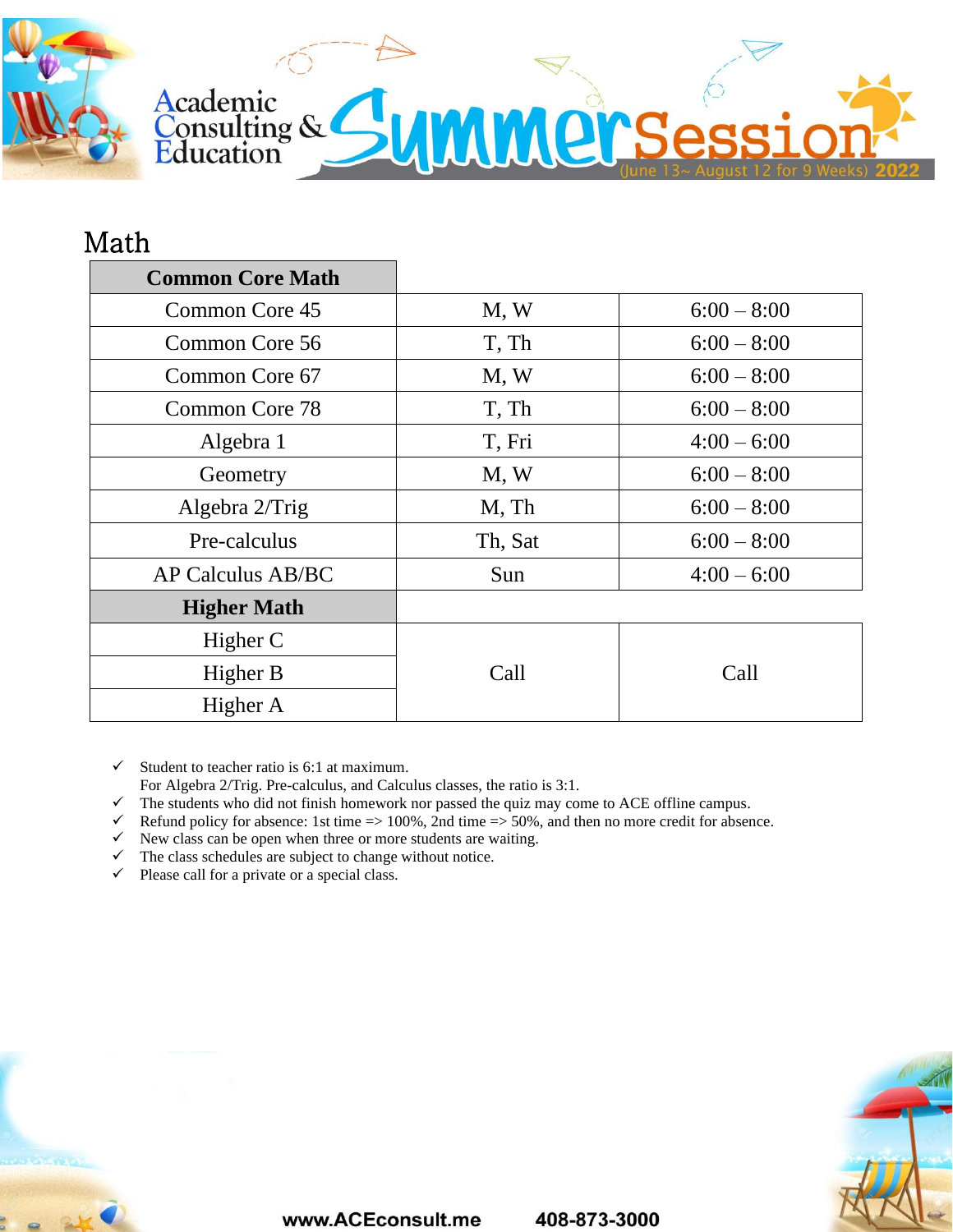

## ACS

| <b>ACE Computer Science</b> |                 |         |
|-----------------------------|-----------------|---------|
| <b>ACS</b> Java             | $M$ 7:00~9:00   | \$810   |
| ACS C                       | $T$ 7:00 – 9:00 | \$1,200 |
| $ACS$ B                     | $F 7:00 - 9:00$ | \$1,200 |
| ACS A                       | Call            |         |

 $\checkmark$  For the ACS C/B/A students, computer theory class is provided without extra cost. (Thu 4:30-6:00, Fri 4:30-6:00, or Fri 6:00-7:30)

- $\checkmark$  Student to teacher ratio is 8:1 at maximum.
- ✓ The students who did not finish homework nor passed the quiz may come to ACE offline campus.
- $\checkmark$  Refund policy for absence: 1st time => 100%, 2nd time => 50%, and then no more credit for absence.
- $\checkmark$  New class can be open when three or more students are waiting.
- $\checkmark$  The class schedules are subject to change without notice.
- $\checkmark$  Please call for a private or a special class.